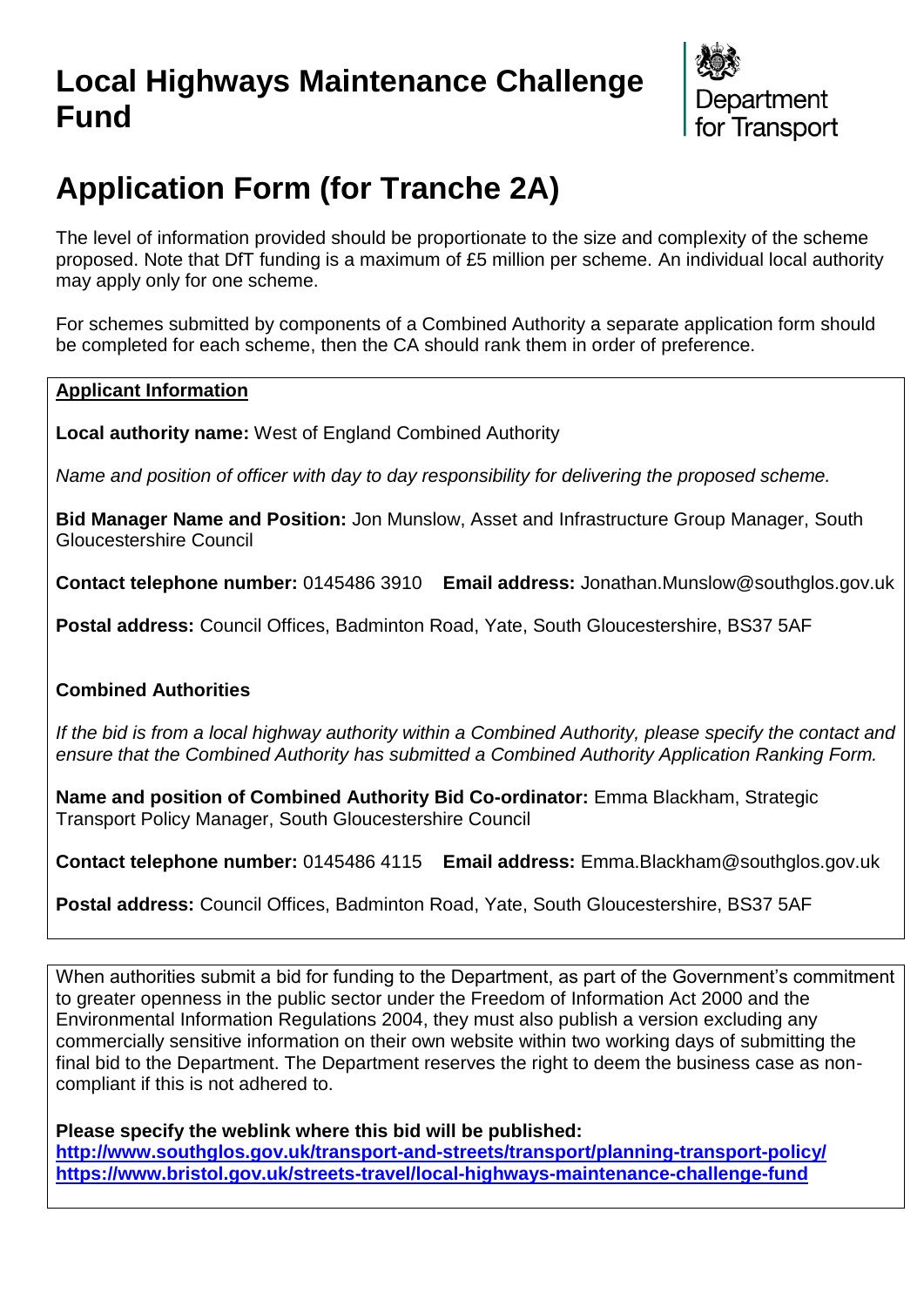#### **A1. Scheme name:** South Gloucestershire / Bristol Flood Resilience Project

#### **A2. Headline description:**

Please enter a brief description of the proposed scheme and its timetable including the completion date (in no more than 50 words)

Package of resilience measures to address long standing flooding problems for key highway infrastructure across Bristol and South Gloucestershire. The scheme will introduce innovation and reduce future reactive maintenance cost.

#### **BCR = 11.6**

Investigations: March – June 2017 Design: April – September 2017 Implementation: September – March 2018 (completion) (See **Appendix 1** for Project Programme)

### **A3. Geographical area:**

Please provide a short description of area covered by the bid (in no more than 50 words)

10 locations in Bristol and South Gloucestershire have been identified along strategic highway routes (A4, A431, and A4175), distributer roads serving residential areas (Scotland Lane, Beckspool Road) and roads serving isolated communities (Oldbury–on-Severn).

## OS Grid Reference & Postcode

| <b>Authority</b> | Location                         | <b>Road Class</b> | <b>Road Hierarchy</b> | <b>Postcode Location</b> | <b>OS Grid Ref</b> |
|------------------|----------------------------------|-------------------|-----------------------|--------------------------|--------------------|
| <b>SGC</b>       | A431 Bath Road, Swineford        | A                 |                       | <b>BS30 6LW</b>          | ST 69135 69021     |
| SGC              | C231 Oldbury on Severn           | c                 | 6                     | <b>BS351OB</b>           | ST 61065 92472     |
| <b>SGC</b>       | C232 Oldbury Lane, Thornbury     |                   | 4                     | <b>BS35 1RD</b>          | ST 63260 91973     |
| SGC              | Beckspool Road, Frenchay         | U                 | 5                     | <b>BS161NU</b>           | ST 64163 77983     |
| <b>SGC</b>       | C317 Abson Road, Wick            |                   | 6                     | <b>BS30 5TS</b>          | ST 70440 74278     |
| SGC              | A4175 Cherry Garden Road, Bitton | A                 | 4                     | <b>BS30 6JQ</b>          | ST 67259 70459     |
| <b>SGC</b>       | B4058 High Street, Winterbourne  | в                 | 4                     | <b>BS361JG</b>           | ST 65035 80927     |
| SGC              | A420 High Street, Wick           | А                 | 4                     | <b>BS30 5QJ</b>          | ST 70492 72727     |
| <b>SGC</b>       | B4058 Bagstone Road, Bagstone    | в                 | 4                     | <b>BS377NE</b>           | ST 68963 86842     |
| <b>BCC</b>       | Scotland Lane, Stockwood         | U                 | 6                     | <b>BS14 8NR</b>          | ST 63137 69401     |

Please append a map showing the location (and route) of the proposed scheme, existing transport infrastructure and other points of particular interest to the bid e.g. development sites, areas of existing employment, constraints on land use, planning etc.

Large scale location plan included in **Appendix 2** and flooding areas shown in **Appendix 3a, 3b and 3c (Photographs).**

## **A4. Type of scheme (please tick relevant box):**

## **Small project bids** (requiring DfT funding of **up to £5 million**

Major maintenance, strengthening or renewal of bridges, tunnels, retaining walls or other structures

Major maintenance or renewal of carriageways (roads)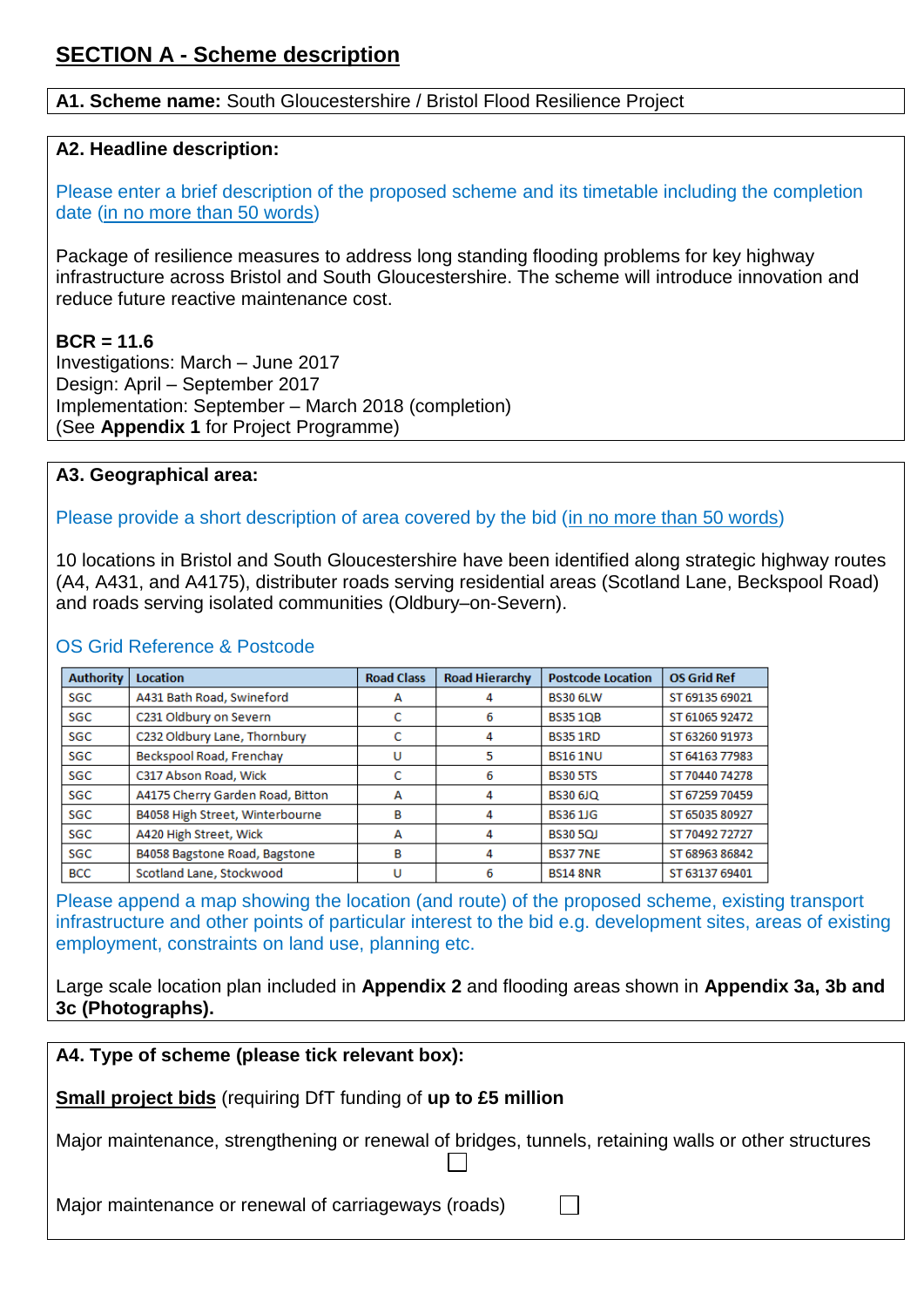| Major maintenance or renewal of footways or cycleways |  |
|-------------------------------------------------------|--|
| Major maintenance or renewal of drainage assets       |  |

## **SECTION B – The Business Case**

## **B1. The Financial Case – Project Costs and Profile**

Before preparing a scheme proposal for submission, bid promoters should ensure they understand the financial implications of developing the scheme (including any implications for future resource spend and ongoing costs relating to maintaining and operating the asset), and the need to secure and underwrite any necessary funding outside the Department's maximum contribution.

Please complete the following tables. **Figures should be entered in £000s** (i.e. £10,000 = 10).

#### **Table A: Funding profile (Nominal terms)**

| £000s                               | 2017-18                                                  |                             | <b>Total</b> |
|-------------------------------------|----------------------------------------------------------|-----------------------------|--------------|
|                                     | <b>South</b><br><b>Gloucestershire</b><br><b>Council</b> | <b>Bristol City Council</b> |              |
| <b>DfT</b> Funding<br>Sought        | £2800                                                    | £550                        | £3350        |
| <b>LA Contribution</b>              | £280                                                     | £55                         | £335         |
| <b>Other Third Party</b><br>Funding |                                                          |                             |              |

*Notes:*

*1) Department for Transport funding is only for the 2017-18 financial year.*

*2) A minimum local contribution of 10% (by the local authority and/or third party) of the project costs is required.*

See **Appendix 4** for outline project costing.

#### **B2 Local Contribution / Third Party Funding**

Please provide information on the following points (where applicable):

a) The non-DfT contribution may include funding from organisations other than the scheme promoter. Please provide details of all non-DfT funding contributions to the scheme costs. This should include evidence to show how any third party contributions are being secured, the level of commitment and when they will become available.

This confirms that South Gloucestershire Council and Bristol City Council would be supporting the bid by a contribution of **10%** of the total funding required to deliver this project. This will be from Council reserves /contingency budgets and will therefore ensure that already programmed schemes are unaffected.

b) Where the contribution is from external sources, please provide a letter confirming the body's commitment to contribute to the cost of the scheme. The Department is unlikely to fund any scheme where significant financial contributions from other sources have not been secured or appear to be at risk.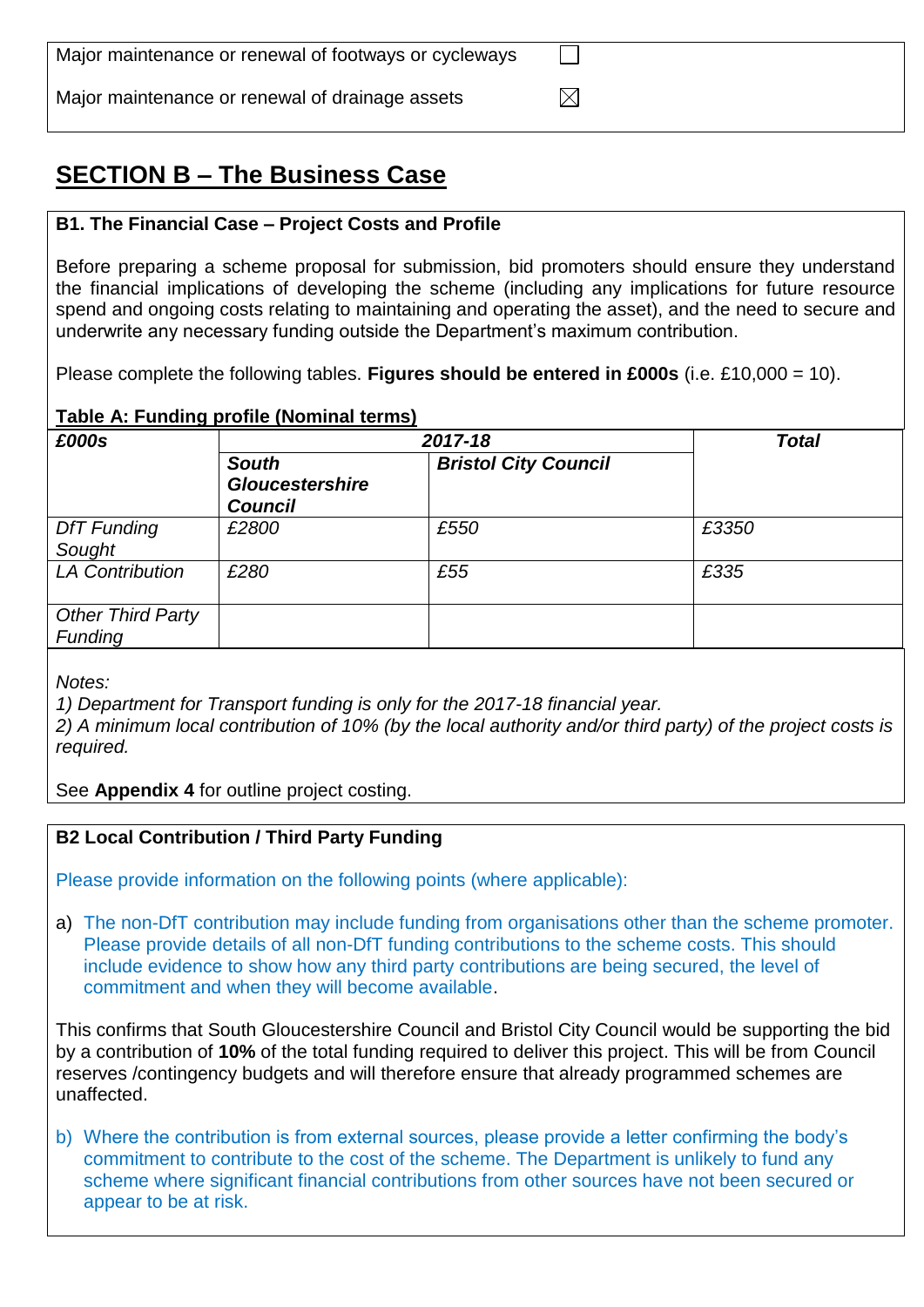| Have you appended a letter(s) to support this case? | $\vert$ Yes | $\Box$ No | $\boxtimes$ N/A |
|-----------------------------------------------------|-------------|-----------|-----------------|
|-----------------------------------------------------|-------------|-----------|-----------------|

c) Please list any other funding applications you have made for this scheme or variants thereof and the outcome of these applications, including any reasons for rejection (e.g. through the Access Fund or similar competition). **N/A**

## **B3. Strategic Case** (Maximum 50 words for each section a) to g)

This section should briefly set out the rationale for making the investment and evidence of the existing situation, set out the history of the asset and why it is needs to be repaired or renewed. It should also include how the scheme it fits into the overall asset management strategy for the authority **and why it cannot be funded through the annual Highways Maintenance Block Funding grant.** 

## a) What are the current problems to be addressed by your scheme? (Describe economic, environmental, social problems or opportunities which will be addressed by the scheme).

Strategic highway routes suffer from poor drainage systems. During heavy rainfall severe traffic disruption occurs. Existing funding is insufficient to tackle problems as major investment is required. This grant would provide the opportunity to upgrade these systems and reduce flood risk which will result in a more resilient highway network.

## b) Why the asset is in need of urgent funding?

Reactive maintenance recently increased at these sites and disruption to the highway network occurs more frequently due to deteriorating condition of the existing drainage. Increased flood risk is further exacerbated by climate change. The proposed scheme would replace existing systems with an effective drainage system incorporating SUDS and larger outfalls.

## c) What options have been considered and why have alternatives been rejected?

The retrofit of soakaways or storage tanks is not an option due to existing site constraints. "Do nothing" is discounted as more frequent heavy rainfall events are expected increasing flood risk. Disruption to the highway network from congestion and road closures will negatively impact the local economy and local communities.

## d) What are the expected benefits / outcomes?

A reduction in disruption to the highway network caused by flooding or repair works to existing drainage. Rural communities will no longer be isolated and there will be less strain on emergency services. A resilient network will also enhance economic opportunities in the region, promoting job creation and property development.

## e) Please provide information on the geographical areas that will benefit from your scheme**.**

A number of Strategic routes (A431, A4, A4175) linking Bristol to surrounding communities would benefit. Distribution roads in suburban areas of Greater Bristol would also benefit as well as isolated community of Oldbury-on-Severn. The HIRAM system has been used to guide site identification process.

Please see **Appendix 5** for plan showing economic benefit areas.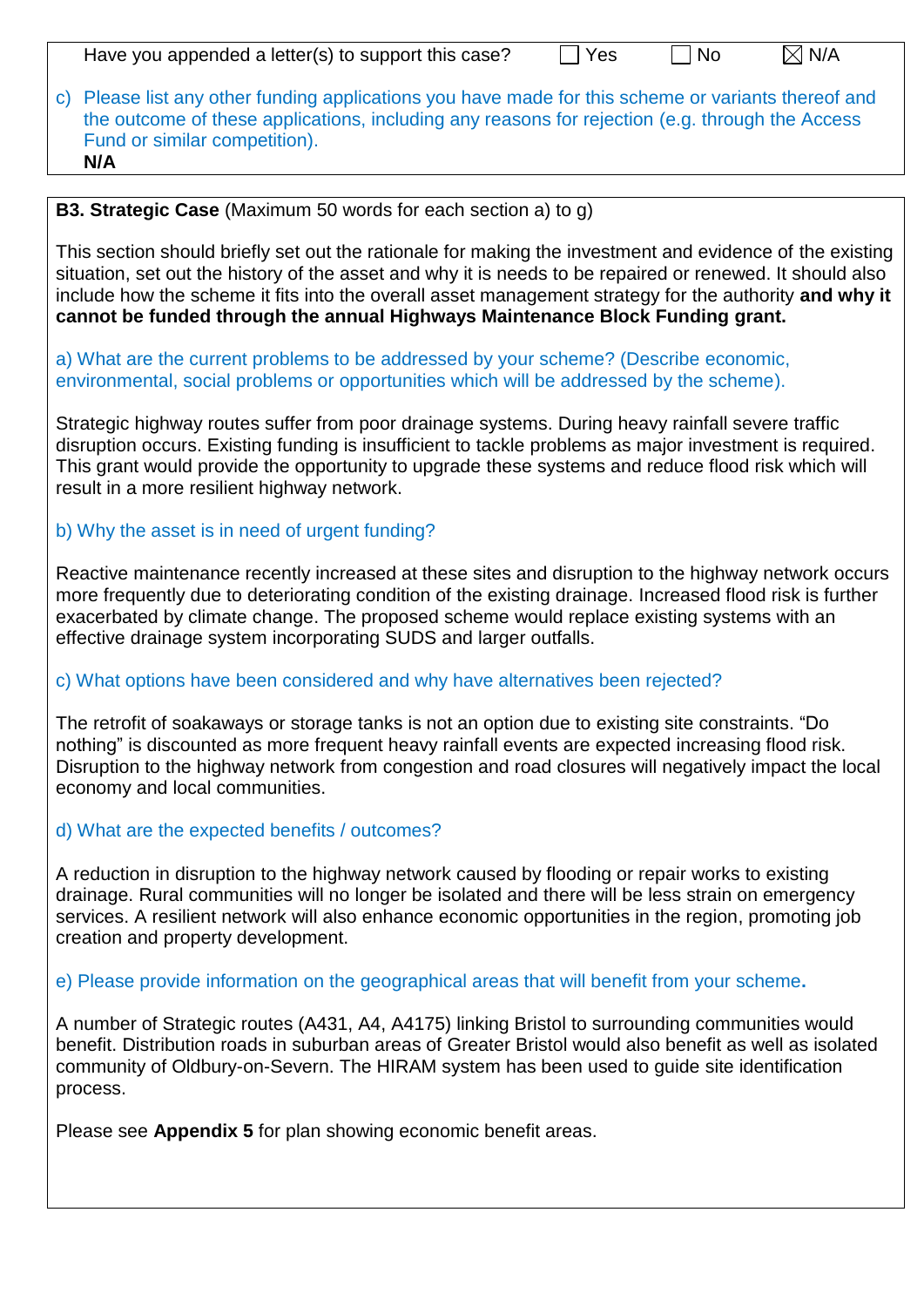f) What will happen if funding for this scheme is not secured - would an alternative (lower cost) solution be implemented (if yes, please describe this alternative and how it differs from the proposed scheme)?

If funding is not granted, then the risk of disruption to the highway network in South Gloucestershire and Bristol is increased. With predictions surrounding climate change and funding restrictions, areas currently not at risk of surface water flooding may become vulnerable with both authorities becoming reactive to surface water management.

## g) What is the impact of the scheme?

The overall impact of the scheme is a reduction in the disruption to the highway network during periods of heavy rainfall; this in turn promotes investment and development in the area. The scheme will also reduce the demand on emergency services and reconnect isolated rural communities.



**B4. Affordability and Financial Risk** (maximum 50 words for each of a) to c)

What is your Authority's most recent total outturn annual capital spending on highways maintenance

## **South Gloucestershire Council**

(**Year 2015/16**) - £6,337 **figures should be entered in £000s** (i.e. £10,000 = 10)

What is the DfT contribution sought as a % and that annual total 44.184 % (to 3 decimal places)

## **Bristol City Council**

(Year **2015/16**) - £5,986 **figures should be entered in £000s** (i.e. £10,000 = 10)

What is the DfT contribution sought as a % and that annual total 9.188 % (to 3 decimal places)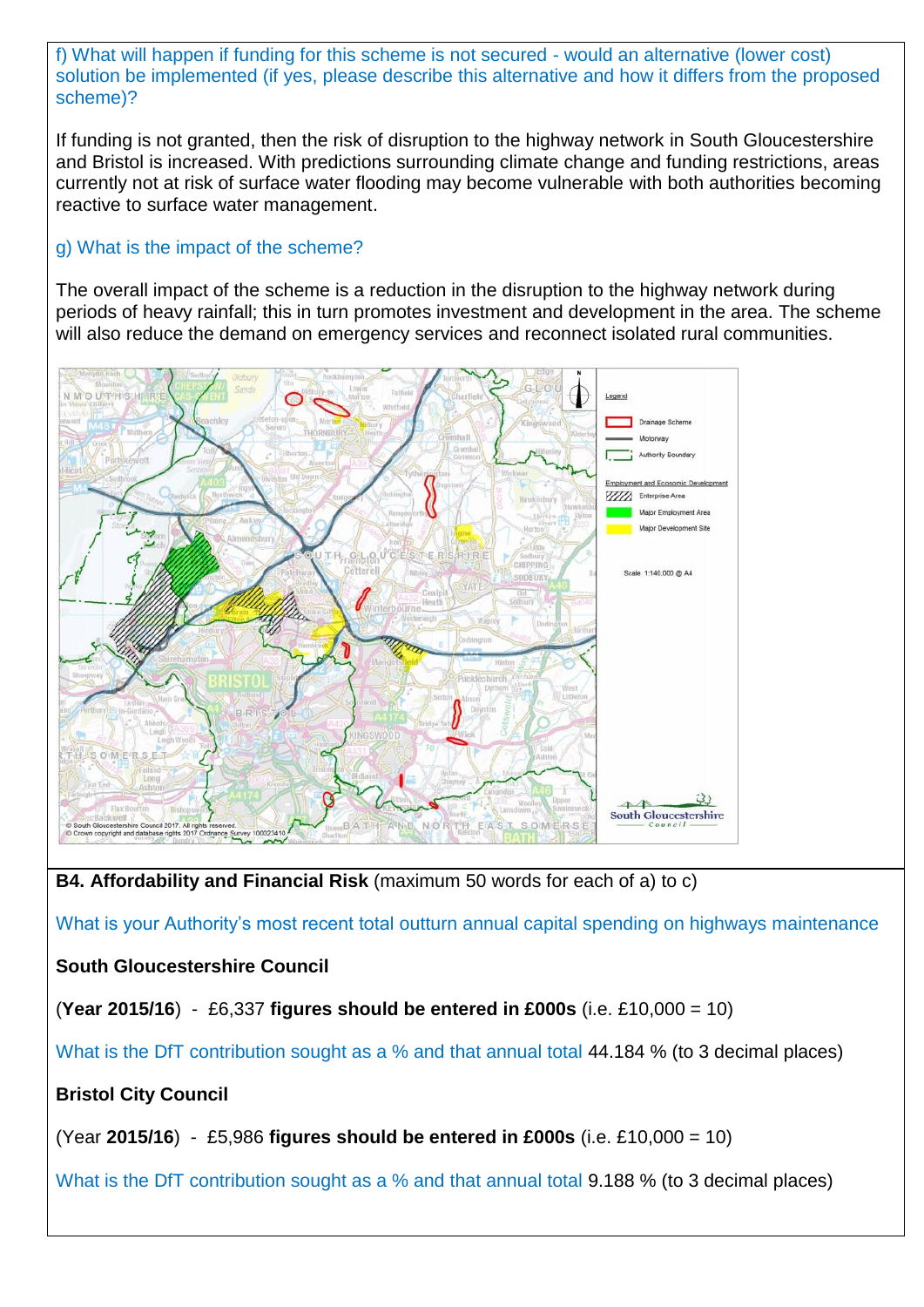This section should provide a narrative setting out how you will mitigate any financial risks associated with the scheme. Please provide evidence on the following points (where applicable):

## a) What risk allowance has been applied to the project cost?

A risk contingency of 10% has been applied to the project

b) How will cost overruns be dealt with?

Any cost overruns would be met by either South Gloucestershire Council or Bristol City Council from their own resources

The standard South Gloucestershire Council corporate project management guidelines will be followed. This is based on APM methodology whereby normal good project management governance will be applied. This includes maintaining a detailed project management plan, risk register and effective financial management.

c) What are the main risks to project delivery timescales and what impact this will have on cost?

The main risks to the delivery of this scheme have been identified in the risk register **Appendix 6** as: (Top 5 Risks in Risk Register)

• Utility service diversions required as part of the works causing potential for delays (Risk no 5) Mitigation-Plan works to account for services risk, early liaison with statutory undertakers as part of the design process. Result =Minor effect on cost and time.

The scale of the drainage improvement works required to address the drainage problems is significantly more following detailed investigations and could potentially reduce the number of schemes that could be implemented. (Risk no 1) Mitigation- Set a priority of delivery for each scheme based on flood risk and cost to ensure schemes delivered offer the highest value. Result =Minor effect on cost and time.

• Design resources are unavailable during the investment period and works may not get delivered on time. (Risk no 2) Mitigation- Set early notification with the Council's Design team (Streetcare) to ensure the project is delivered within the timescales required. Council will ensure these resources are made available as the design team is their own in-house workforce. Result = Minor effect on time

• Delivery resources are unavailable during the investment period and works may not get delivered on time (Risk no 3). Mitigation- Set early notification with the Council's Operations team (Streetcare) to ensure the project is delivered within the timescales required. Council will ensure these resources are made available as the design team is their own in-house workforce. Result = Minor effect on time

• Procurement of Specialist Engineering outside of existing in-house workforce (Streetcare) creates delay (Risk no 4). Mitigation-Commence procurement early. Make use of the Council's framework contract for specialist services. Avoid complex solutions where simple options exist. Result=No impact on cost or time.

These risks will primarily affect the ability to deliver the scheme to the stated programme, rather than the overall cost of the scheme. However the governance structure for the project includes a dedicated project board and team to ensure risk mitigation measures are instigated in a timely manner.

## **B5. Equality Analysis**

Has any Equality Analysis been undertaken in line with the Equality Duty?  $\boxtimes$  Yes  $\Pi$  No

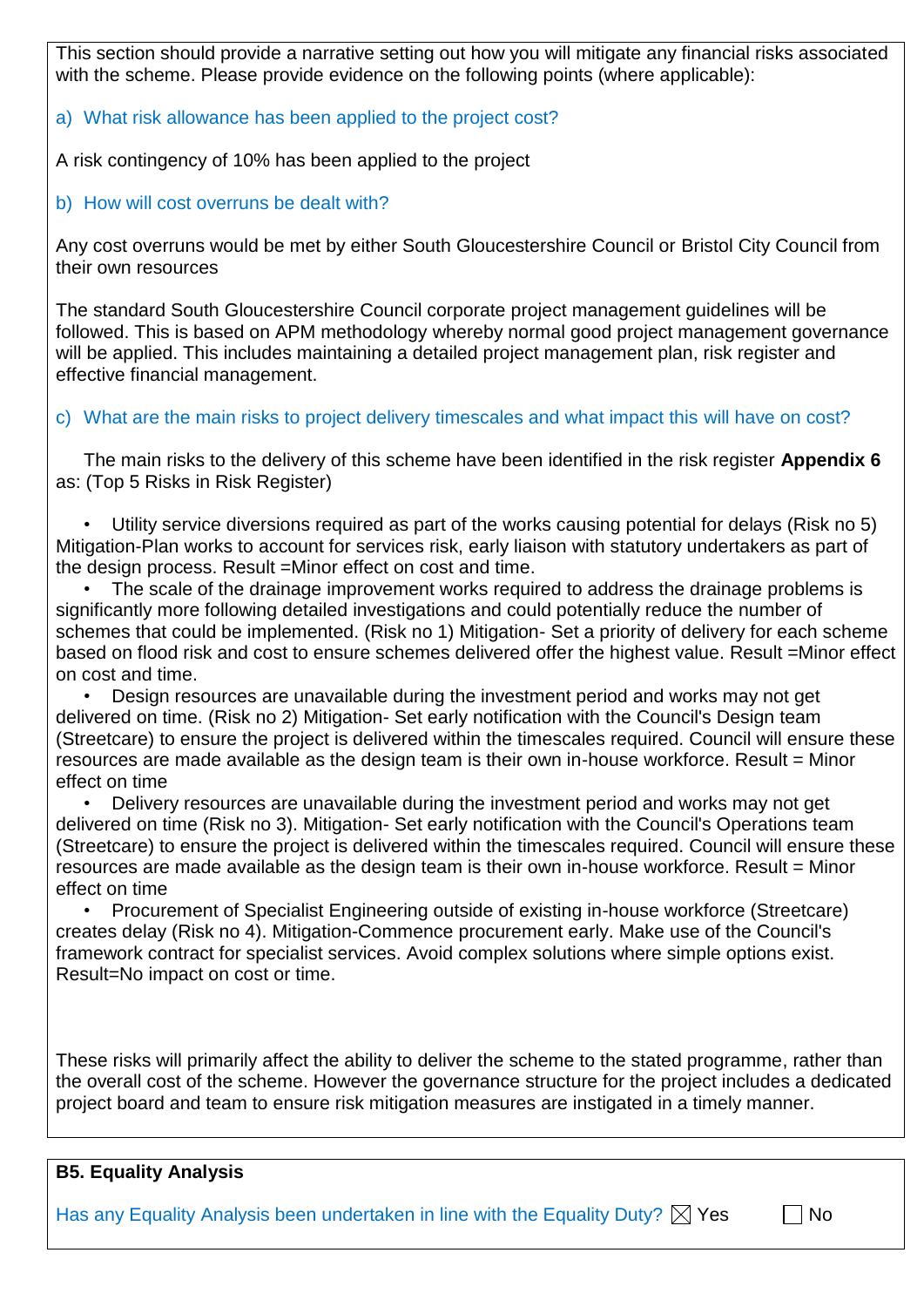All elements of the bid have been developed in accordance with the Equality Act 2010 and in conjunction with regulations set in the South Gloucestershire Council Policy and requirements set out in the Disability Discrimination Act 2005.

## Please see **Appendix 7**

#### **B6. Value for Money**

**a) For all scheme bids, promoters should provide, where available, an estimate of the Benefit Cost Ratio (BCR) of the scheme.** 

Where a BCR is provided please be aware that DfT may wish to scrutinise the data and assumptions used in deriving that BCR.

The Combined Authority Flood Resilience Scheme has been assessed to have a **BCR of 11.6,** based on transport related benefits (diversion avoidance, road surface improvements and accidents), using a 25 year evaluation period.

Further detail is provided below.

A Technical Note ('DfT Maintenance Challenge Fund 2017, Combined Authority Flood Resilience Scheme, Value for Money', March 2017) documents the analysis carried out. This is provided as an Annex to this application. **Appendix 8 and 9**

| Please provide the following data will form a key part of our assessment:<br>b)             |                                                                                               |  |  |
|---------------------------------------------------------------------------------------------|-----------------------------------------------------------------------------------------------|--|--|
| Note this material should be provided even if a BCR estimate has been supplied and has also |                                                                                               |  |  |
| to be entered and returned as an MS Excel file in the VfM Annex MS Excel file).             |                                                                                               |  |  |
| A description of the do-minimum situation (i.e.                                             | Regular carriageway flooding - which results in                                               |  |  |
| what would happen without Challenge Fund                                                    | diversions and some isolation for affected                                                    |  |  |
| investment).                                                                                | communities; also damage to adjacent                                                          |  |  |
|                                                                                             | property as a result of passing traffic pushing                                               |  |  |
|                                                                                             | water into properties.                                                                        |  |  |
|                                                                                             | Reactive maintenance and property damage                                                      |  |  |
|                                                                                             | costs would continue, and the road surface                                                    |  |  |
|                                                                                             | gradually degrade.                                                                            |  |  |
|                                                                                             | All ten scheme locations are places where                                                     |  |  |
|                                                                                             | carriageway flooding occurs on a regular                                                      |  |  |
|                                                                                             | basis. Locations were identified through                                                      |  |  |
|                                                                                             | HIRAM site records as being a high priority                                                   |  |  |
|                                                                                             | among locations with a recorded flooding                                                      |  |  |
|                                                                                             | problem, most having a record of several                                                      |  |  |
|                                                                                             | incidents of flooding each year, delaying road<br>users and increasing wear and damage to the |  |  |
|                                                                                             | road surface. Flooding is typically caused by                                                 |  |  |
|                                                                                             | inadequate or problematic drainage systems.                                                   |  |  |
| Details of significant monetised and non-                                                   | <b>Value for Money evaluation</b>                                                             |  |  |
| monetised costs and benefits of the scheme                                                  |                                                                                               |  |  |
| (quantified where possible)                                                                 | Summary information relating to the                                                           |  |  |
|                                                                                             | calculation of monetised impacts of the                                                       |  |  |
|                                                                                             | scheme are below. The Technical Note ('DfT                                                    |  |  |
|                                                                                             | Maintenance Challenge Fund 2017, Flood                                                        |  |  |
|                                                                                             | Resilience Scheme, Value for Money', March                                                    |  |  |
|                                                                                             | 2017) documents the analysis carried out in                                                   |  |  |
|                                                                                             | more detail. This technical note is provided as                                               |  |  |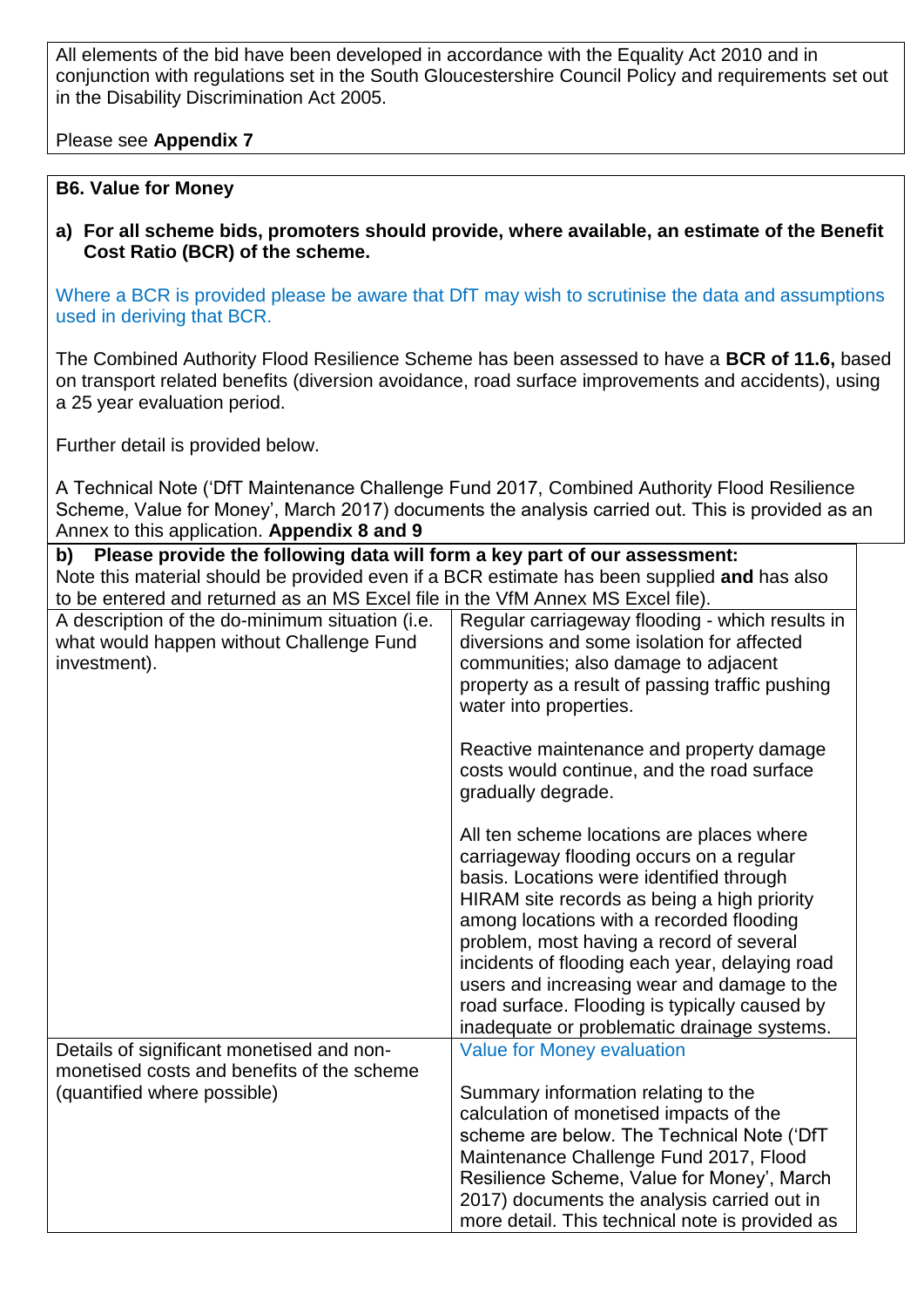an Annex to this application.

## **Costs**

Total scheme capital costs are £3.35m. These are applied with a 15% optimism bias in the cost benefit assessment. There are no scheme operating costs per se, but current reactive maintenance and property damage costs are substantially reduced by the scheme. Current reactive maintenance at the ten scheme locations totals £132,000 per annum, with liability for property damage costs estimated at £28,100 per annum. These amounts are reduced to £17,200 and £6,800 respectively with the scheme in place (a saving of £136,100 per annum).

The present value of costs over 25 years is £1.2m (2010 prices).

## **Benefits**

Scheme benefits have been calculated (2010 prices), considering:

• Reductions in delay and diversionary working when scheme locations are flooded – Flood alleviation related benefits for the flood resilience scheme are calculated at £6.8m over 25 years.

• Vehicle speed and operating cost benefits from improvements to the road surface – the estimated net pavement resurfacing benefit is £4.8m over 25 years (2010 prices), with around 57% resulting from reduced vehicle operating cost (the remainder being time related).

• Accident benefits from improved road surfaces – the monetised accident reduction benefits in the opening year (2018) is: £12,641, with overall accident reduction benefits discounted over 25 years being £0.3m (2010 prices).

• Benefits of reduced property damage to insurers of £1.8m (2010 prices)

Also, the potential wider economic benefits of reducing the effects of regular flooding have been assessed, though the monetised results of this assessment have not fed into calculation of BCR.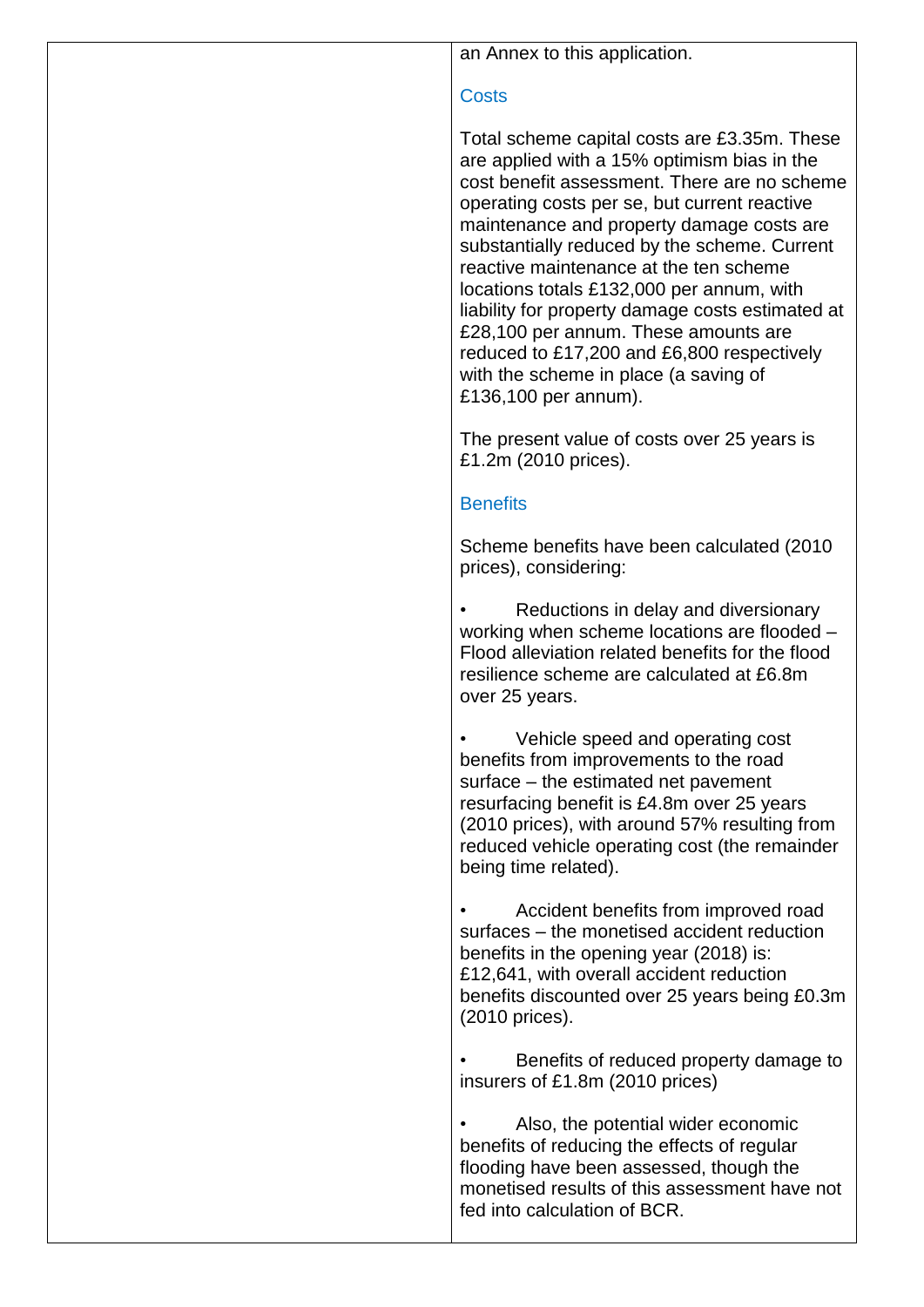The total present value of benefits over 25 years is £13.5m (2010 prices).

## Cost Benefit

Costs and benefits associated with the scheme have been used to undertake a cost benefit analysis, bringing together potential benefits from reductions in delay and diversionary working when scheme locations are flooded, vehicle speed and operating cost benefits from improvements to the road surface and accident benefits from improved road surfaces in the cost benefit analysis.

Scheme costs are summarised as follows:

Public Accounts (£'000) Investment costs £2,782 Operating costs (reduced maintenance) - £1,620 Broad Transport Budget £1,162 Wider Public Finances £154 2010 values and prices

The cost benefit analysis is summarised as follows: Analysis of Monetised Costs and Benefits (£'000) Accidents £270 Economic Efficiency£13,335 Wider Public Finances -£154 Net Present Value (NPV) £12,289 Benefit Cost Ratio (BCR) **11.6** 2010 values and prices

The assessment indicates the scheme represents very high value for money with a BCR of 11.6. Full AMCB and Public Accounts tables are provided in the Technical Note (Annex).

## Wider economic benefits

In addition, the potential wider economic benefits of reducing the effects of regular flooding have also been investigated.

The annual value of safeguarded GVA is estimated at £393,000 per annum (2015 prices) for direct impacts of the scheme. Based on a 25 year appraisal period, the present value of direct impacts is estimated at £6.7m. For indirect impacts, the annual value of safeguarded GVA is estimated at £35,000 per annum in 2017 (2015 prices), rising to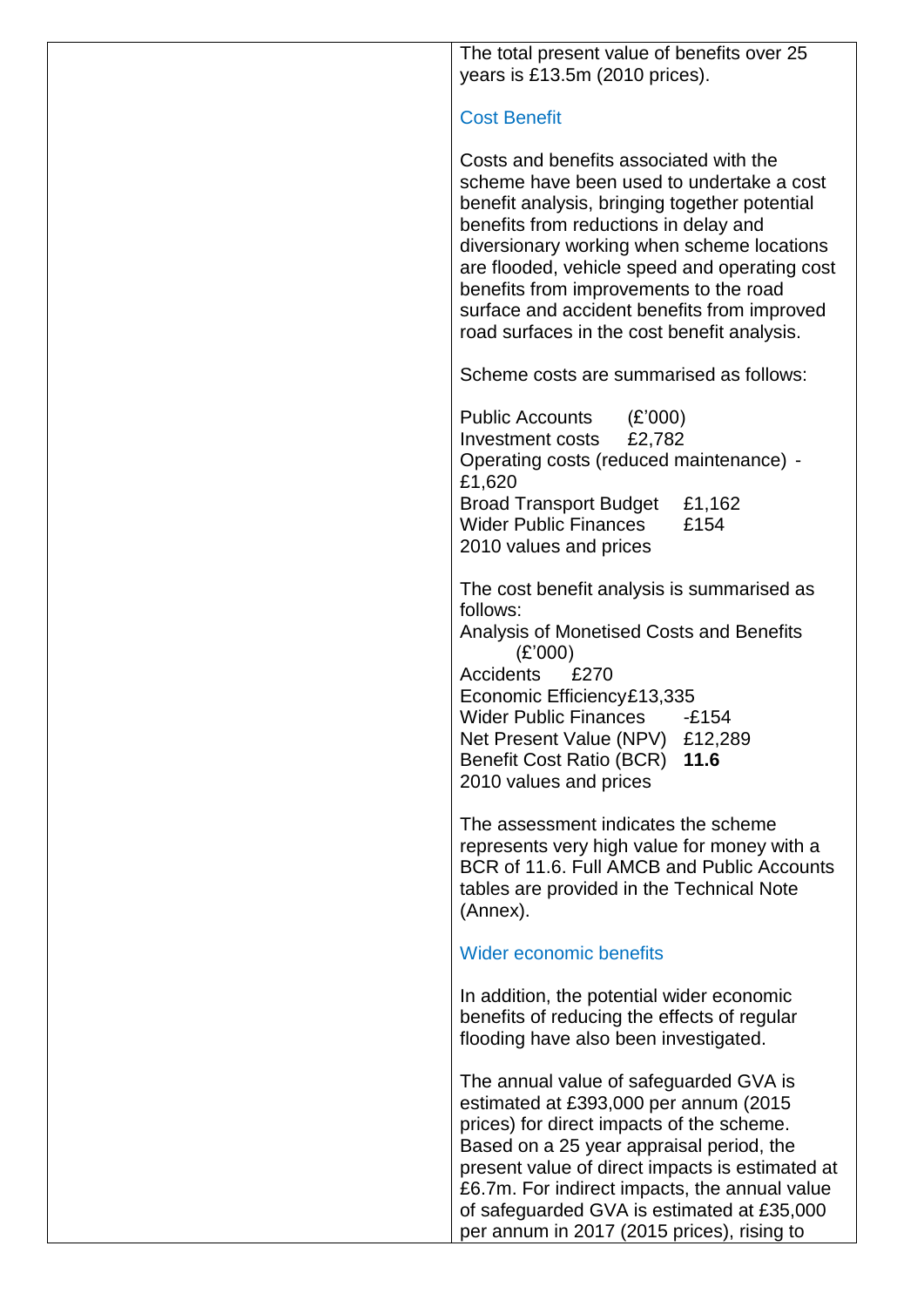|                                                                                               | £41,000 by 2036. With a 25 year appraisal<br>period, the present value of indirect impacts is |
|-----------------------------------------------------------------------------------------------|-----------------------------------------------------------------------------------------------|
|                                                                                               | estimated at £0.7m.                                                                           |
|                                                                                               | Combining the direct and indirect GVA impacts                                                 |
|                                                                                               | gives an annual value of £429,000 in                                                          |
|                                                                                               | safeguarded GVA. Based on a 25 year                                                           |
|                                                                                               | appraisal period, the present value of benefits<br>is estimated at £7.4m. With this scale of  |
|                                                                                               | benefits and a present value of costs of £1.6m                                                |
|                                                                                               | (2015 prices and values), the schemes will                                                    |
|                                                                                               | achieve a very high wider economics BCR of                                                    |
|                                                                                               | 4.5.                                                                                          |
| Length of scheme (km)                                                                         | 28.0km – area wide scheme in ten locations                                                    |
| Number of vehicles on affected section                                                        | All vehicles - 74,680 AADT                                                                    |
| (Average Annual Daily Traffic in vehicles and if                                              |                                                                                               |
| possible split by vehicle type) – to include                                                  | Cars - 63,559 AADT                                                                            |
| details of data (age etc.) supporting this<br>estimate.                                       | <b>LGV - 7,784 AADT</b>                                                                       |
|                                                                                               | <b>HGV - 2,764 AADT</b>                                                                       |
|                                                                                               | Total AADT at all nine locations, based on                                                    |
|                                                                                               | local traffic counts at the locations (except                                                 |
|                                                                                               | location '5' which is derived from the regional                                               |
|                                                                                               | traffic model), all uplifted to 2017 flows using                                              |
|                                                                                               | GBATS4 future year models.                                                                    |
|                                                                                               | Vehicle type split based on weighted average                                                  |
|                                                                                               | of classified counts (5 out of the 9 sites with                                               |
|                                                                                               | counts were classified by vehicle type).                                                      |
| c) Other VfM information where relevant - depending on type of scheme bid:                    |                                                                                               |
| Details of required restrictions/closures if                                                  | Regular carriageway flooding - which results in                                               |
| funding not provided (e.g. type of restrictions;                                              | diversions and some isolation for affected                                                    |
| timing/duration of restrictions; etc.)                                                        | communities; also damage to adjacent                                                          |
|                                                                                               | property as a result of passing traffic pushing                                               |
|                                                                                               | water into properties.                                                                        |
| Length of any diversion route, if closure is<br>required (over and above existing route) (km) | Varies across scheme locations:<br>Between 1km and 15km                                       |
|                                                                                               |                                                                                               |
|                                                                                               |                                                                                               |
| Regularity/duration of closures due to flooding:                                              | Varies across scheme locations:                                                               |
| (e.g. number of closures per year; average                                                    | Number of closures/year: 1-8                                                                  |
| length of closure (hrs); etc.)                                                                | Duration of closure: 6-48 hrs (2-4 weeks at                                                   |
|                                                                                               | location '10')                                                                                |
|                                                                                               | Length of diversion: 1-15 km                                                                  |
|                                                                                               | Extra time in using diversion: 5-20 mins                                                      |
| Number and severity of accidents: both for the                                                | DM Total Accidents: 7 per yr                                                                  |
| do minimum and the forecast impact of the                                                     | DM Slight Accidents: 7 per yr                                                                 |
| scheme (e.g. existing number of accidents                                                     | DM Serious Accidents: 0 per yr                                                                |
| and/or accident rate; forecast number of                                                      | DM Fatal Accidents: 0 per yr                                                                  |
| accidents and or accident rate with and without                                               | DM Accident Rate - 012/MVKm                                                                   |
| the scheme)                                                                                   | DS Total Accidents: 6.3 per yr                                                                |
|                                                                                               | DS Slight Accidents: 6.3 per yr                                                               |
|                                                                                               | DS Serious Accidents: 0 per yr<br>DS Fatal Accidents: 0 per yr                                |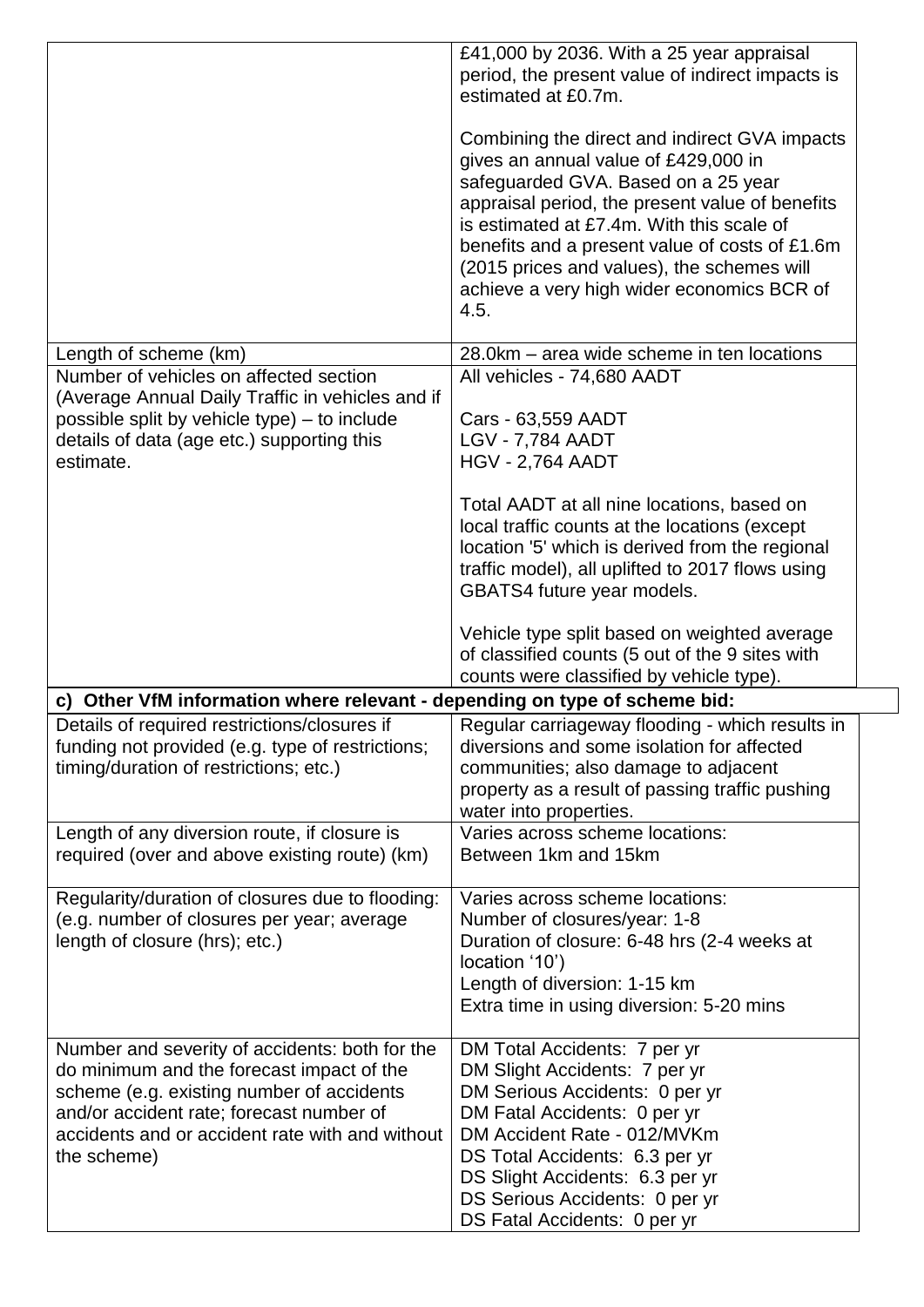|                                                                                                                                | DS Accident Rate - 0.10/MVKm |
|--------------------------------------------------------------------------------------------------------------------------------|------------------------------|
| Number of existing cyclists; forecasts of<br>cycling usage with and without the scheme<br>(and if available length of journey) | Not assessed                 |

## **B7. The Commercial Case**

This section categorizes the procurement strategy that will be used to appoint a contractor and, importantly for this fund, set out the timescales involved in the procurement process to show that delivery can proceed quickly.

What is the preferred procurement route for the scheme? For example, if it is proposed to use existing framework agreements or contracts, the contract must be appropriate in terms of scale and scope.

 $\boxtimes$ Framework Contract

Council Contractor

Competitive Tender

The scheme will be delivered through an optimum combination of South Gloucestershire Council's own workforce provided by Design & Operations Team. The procurement will be collaboration between StreetCare, South Gloucestershire Councils operations arm and the established supply chain partners. This arrangement will enable a rapid mobilisation of design and contractor resource to achieve the required delivery timescales set out in the project plan, including the delivery of the schemes on the ground within twelve months as expected.

Early engagement of construction partners through the established supply chain will ensure project delivery deadlines are met and any risks mitigated early in the project planning.

The existing Framework contract of strategic construction partners puts local people employed by the supply chain and operations arm at the heart of the construction, strengthening local SMEs and promoting high quality workmanship. Resultant investment and spending by the supply chain will support local small businesses, greatly increasing the economic benefit of the direct investment in the road.

This procurement route has already been tested through both the recent DfT A4714 and A403 funding award and delivery on the ground. These and other schemes, further help justify South Gloucestershire Council's reputation for cost effective scheme delivery.

*\*It is the promoting authority's responsibility to decide whether or not their scheme proposal is lawful; and the extent of any new legal powers that need to be sought. Scheme promoters should ensure that any project complies with the Public Contracts Regulations as well as European Union State Aid rules, and should be prepared to provide the Department with confirmation of this, if required. An assurance that a strategy is in place that is legally compliant and is likely to achieve the best value for money outcomes is required from your Section 151 Officer below.*

**B8. Delivery** (maximum 50 words for a) and 100 words for b)

a) Are any statutory procedures required to deliver the project, if yes please provide details below;

 $\Box$  Yes  $\Box$  No

Details of statutory procedure (50 words maximum)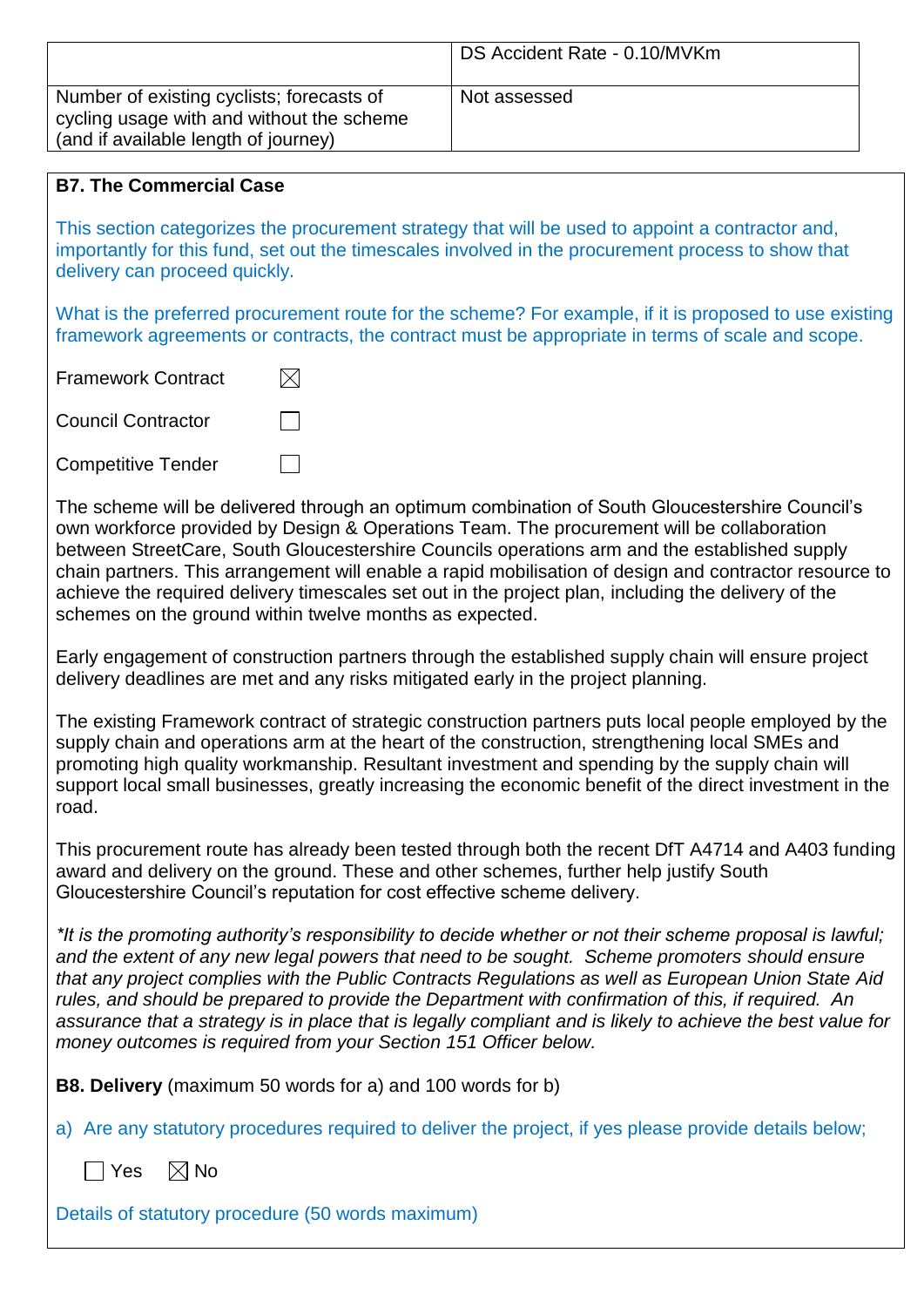| b) Please summarise any lessons your authority has learned from the experience of delivering other |
|----------------------------------------------------------------------------------------------------|
| DfT funded programmes (such as Challenge Fund tranche 1, pinch point schemes, local majors,        |
| Local Sustainable Transport Fund, Better Bus Areas) and what would be different on this project    |
| as a result.                                                                                       |

SGC have developed a significant track record of capital programme management and scheme delivery. We have extensive experience of delivering major infrastructure projects including:

A403 & A4174 Challenge Fund Schemes Local Pinch Point Fund schemes M5 Cycle Ambition Fund Cycle City - cycle routes linking Bristol and South Gloucestershire; Better By Bus Area/Greater Bristol Bus Network

We have worked in partnership with a range of stakeholders using joint procurement and change management strategies. Past experiences and lesson learnt will be used to ensure best practices are implemented.

A governance structure for the scheme can be found in **Appendix 10**.

**B9. Stakeholder Support** (maximum 50 words for a) and 100 words for b)

Does this proposal have the support of the Local MP(s);

 $\boxtimes$  Yes  $\Box$  No

Letters of support can be found in **Appendix 11**.

Name of MP(s) and Constituency

1 Julie Girling, Member of the European Parliament representing South West England and Gibraltar 2 Chris Skidmore, Member of Parliament for Kingswood

- 3 Luke Hall, Member of Parliament for Thornbury, Yate and surrounding villages
- 4 Kerry McCarthy, Member of Parliament for Bristol East

List other stakeholders supporting the Scheme:

- 1 Wessex Water
- 2 Lower Severn Internal Drainage Board
- 3 Bristol Water
- 4 Federation of Small Businesses
- 5 Environment Agency
- 6 Bath and North East Somerset Council
- 7 West of England LEP

## **SECTION C: Declarations**

#### **C1. Senior Responsible Owner Declaration**

As Senior Responsible Owner for the South Gloucestershire Flood Resilience Project I hereby submit this request for approval to DfT on behalf of South Gloucestershire Council and confirm that I have the necessary authority to do so.

I confirm that South Gloucestershire Council will have all the necessary powers in place to ensure the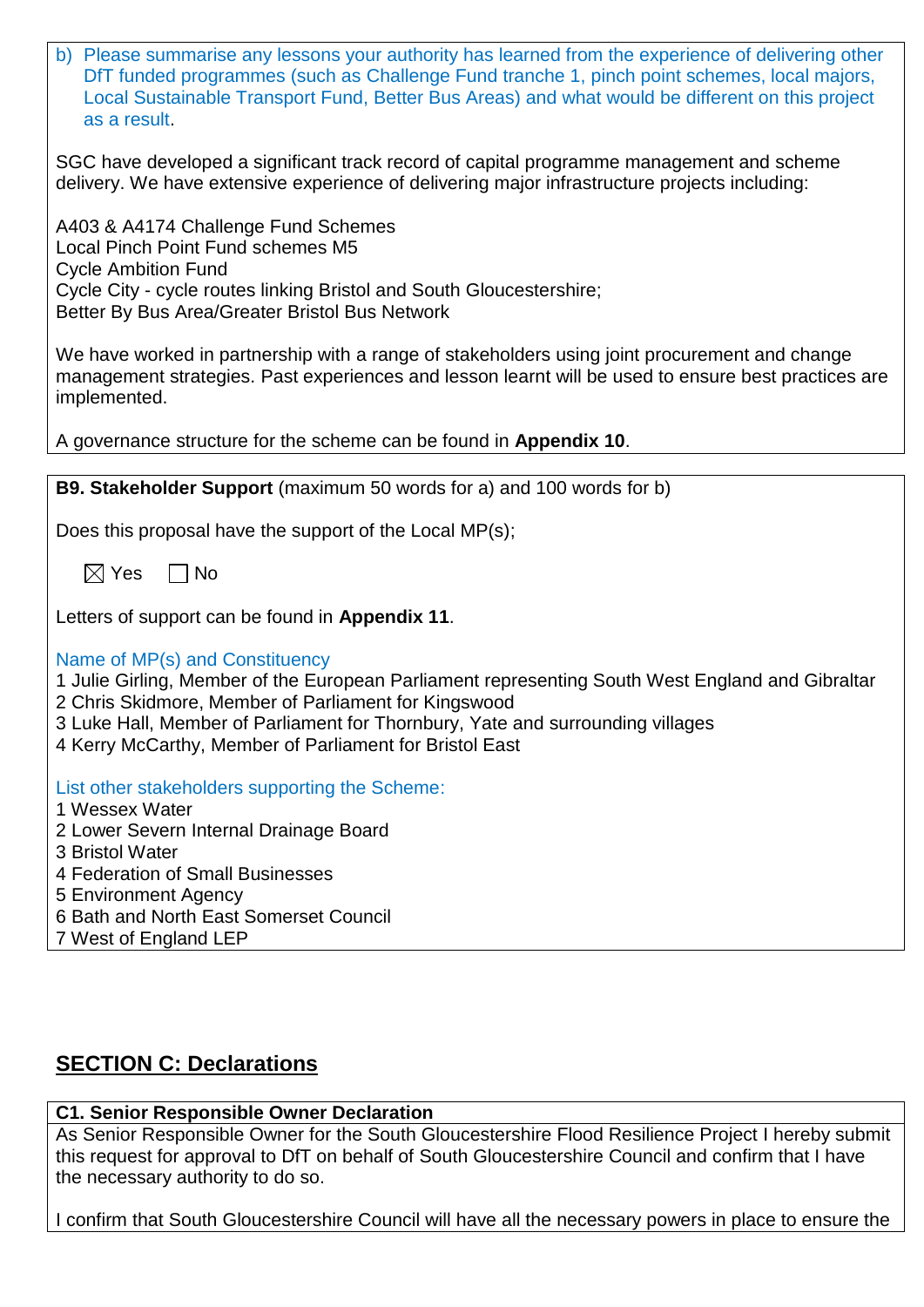| planned timescales in the application can be realised. |         |  |  |
|--------------------------------------------------------|---------|--|--|
| Name:                                                  | Signed: |  |  |
|                                                        |         |  |  |
| Position:                                              |         |  |  |

#### **C2. Section 151 Officer Declaration**

As Section 151 Officer for South Gloucestershire Council I declare that the scheme cost estimates quoted in this bid are accurate to the best of my knowledge and that South Gloucestershire Council

- has allocated sufficient budget to deliver this scheme on the basis of its proposed funding contribution
- will allocate sufficient staff and other necessary resources to deliver this scheme on time and on budget
- accepts responsibility for meeting any costs over and above the DfT contribution requested, including potential cost overruns and the underwriting of any funding contributions expected from third parties
- accepts responsibility for meeting any ongoing revenue requirements in relation to the scheme
- accepts that no further increase in DfT funding will be considered beyond the maximum contribution requested
- has the necessary governance / assurance arrangements in place
- has identified a procurement strategy that is legally compliant and is likely to achieve the best value for money outcome
- will ensure that a robust and effective stakeholder and communications plan is put in place

| Name: |             | Signed: |
|-------|-------------|---------|
|       | David Perry | and a   |

## **Submission of bids:**

The deadline for bid submission is 5pm on:

**31 March 2017** for Challenge Fund Tranche 2A (2017/18 funding)

An electronic copy only of the bid including any supporting material should be submitted to:

[roadmaintenance@dft.gsi.gov.uk](mailto:roadmaintenance@dft.gsi.gov.uk) copying in Paul.O'Hara@dft.gsi.gov.uk

## **APPENDICES – Sent as separate files**

**Appendix 1 Flood Resilience MCF Bid – Project Programme Appendix 2 Flood Resilience MCF Bid – Location Plans Appendix 3a Flood Resilience MCF Bid – Flooding Areas – Rivers and Sea Appendix 3b Flood Resilience MCF Bid – Flooding Areas – Surface Water Appendix 3c Flood Resilience MCF Bid – Photographs of Flooding Appendix 4 Flood Resilience MCF Bid – Outline Project Costs Appendix 5 Flood Resilience MCF Bid – Economic Benefit Areas Appendix 6 Flood Resilience MCF Bid – Risk Register Appendix 7 Flood Resilience MCF Bid – Equality Impact Assessment Appendix 8 Flood Resilience MCF Bid – Value for Money Proforma Appendix 9 Flood Resilience MCF Bid – BCR Technical Note Appendix 10 Flood Resilience MCF Bid – Governance Structure Appendix 11 Flood Resilience MCF Bid – Letters of Support:**